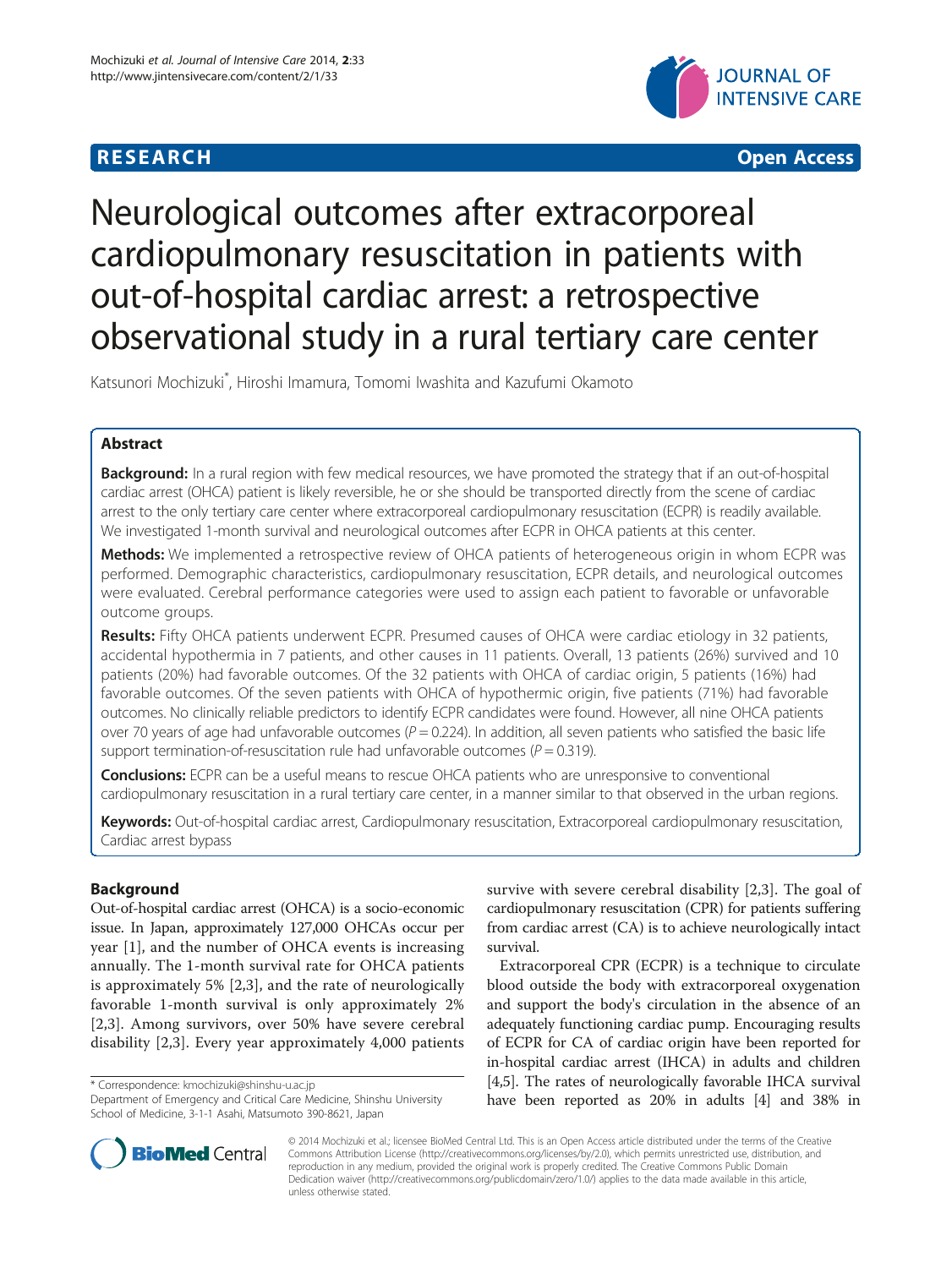children [\[5](#page-8-0)]. The favorable results obtained in IHCA patients cannot be directly extrapolated to OHCA patients because of longer transport times and possible delay in initiating ECPR. The rates of neurologically favorable survival after OHCA of cardiac origin have been reported as 12% and 15% in studies of urban regions [[6,7](#page-8-0)].

Our hospital is the only university tertiary care center where ECPR and comprehensive post-CA care are readily available in the rural region. To minimize the delay in the initiation of ECPR, we have been promoting a proposal, the CA bypass campaign, that emergency medical service (EMS) personnel should bypass the nearest general hospital and directly transport an OHCA patient from the scene to our center when the OHCA patient is likely reversible. Implementation of regional systems of care for those with acute myocardial infarction and trauma has been reported to improve outcomes [[8,9](#page-8-0)]. Accordingly, we hypothesized that the implementation of ECPR in a rural region might lead to favorable neurological outcomes, similar to that observed in urban region.

In this study, we investigated 1-month survival and neurological outcomes after ECPR in OHCA patients unresponsive to conventional CPR in this region, where the CA bypass campaign has been gradually implemented.

## Methods

We conducted a retrospective review of the Advanced Emergency and Critical Care Center database of Shinshu University Hospital from April 2004 to March 2013 and selected all patients, 10 years of age or older and supported with ECPR for OHCA, who were transported after failed conventional CPR including defibrillation. Review of patient medical records was approved by the Ethics Review Board of Shinshu University School of Medicine, and the need for informed consent was waived. For the purpose of this study, we defined ECPR as extracorporeal membrane oxygenation (ECMO) instituted during chest compressions in the emergency room. Patients who required ECMO support in the course of post-CA care in the intensive care unit were excluded.

#### EMS in the Matsumoto region

Emergency medical services (EMS) in the Matsumoto region covers  $1,869 \text{ km}^2$  including three small cities and five villages with a population of approximately 430,000. The emergency lifesaving technician (ELT) has been permitted to use semiautomated external defibrillators for OHCA patients since May 2003—i.e., before the study period. Certified ELTs have been permitted to perform tracheal intubation for OHCA patients since November 2004 and to administer intravenous epinephrine since April 2006. The CA bypass strategy proposed by our department for use by the EMS has been gradually accepted by EMS personnel and implemented over the past 10 years.

#### Immediate on-admission ECPR

Patients with OHCA who did not respond to conventional CPR including defibrillation and other lifesaving techniques by EMS personnel were eligible for ECPR. The decision to deploy ECPR was made by an attending physician assigned to the emergency room, based on preliminary information from EMS personnel prior to ambulance arrival at the center. It consisted mainly of age, electrocardiogram, presumed cause of CA, witnessed or unwitnessed CA, presence or absence of bystander CPR, and activities of daily living. The attending physician acted as the event manager responsible for overseeing all aspects of CPR and ensuring resource availability.

ECPR was actively instituted when patients satisfied one of the following conditions:

- (1) CA caused by accidental hypothermia
- (2) Witnessed CA followed by bystander CPR and presence of ventricular fibrillation (VF)/tachycardia (VT) on arrival at the emergency room in patients <70 years old with potentially correctable conditions
- (3) CA in young patients

Exclusion criteria for the initiation of ECPR included the following:

- (1) Severe trauma
- (2) Uncontrollable hemorrhage
- (3) Terminal malignancy
- (4) Irreversible brain damage
- (5) Severe activity-of-daily-living disability
- (6) Signed 'do not attempt resuscitation' order

However, it was generally difficult to obtain precise information before ECPR in most patients. To minimize the delay in the initiation of ECPR, the final decision to implement ECPR was left to each attending physician's judgment based on whether or not the OHCA patient was likely reversible.

The main component of the ECPR system consisted of a heparin-bonded membrane oxygenator and circuit (CAPIOX, Terumo Corp, Tokyo, Japan), percutaneous cannulae, and a centrifugal pump (SP45 or SP101, Terumo Corp, Tokyo, Japan). The ECPR system with necessary surgical instruments was always available in the center. In general, the membrane oxygenator and circuit were assembled and primed with saline containing unfractionated heparin ahead of OHCA patients' arrival at the center. The ECMO circuit was connected to a heat exchanger to induce hypothermia.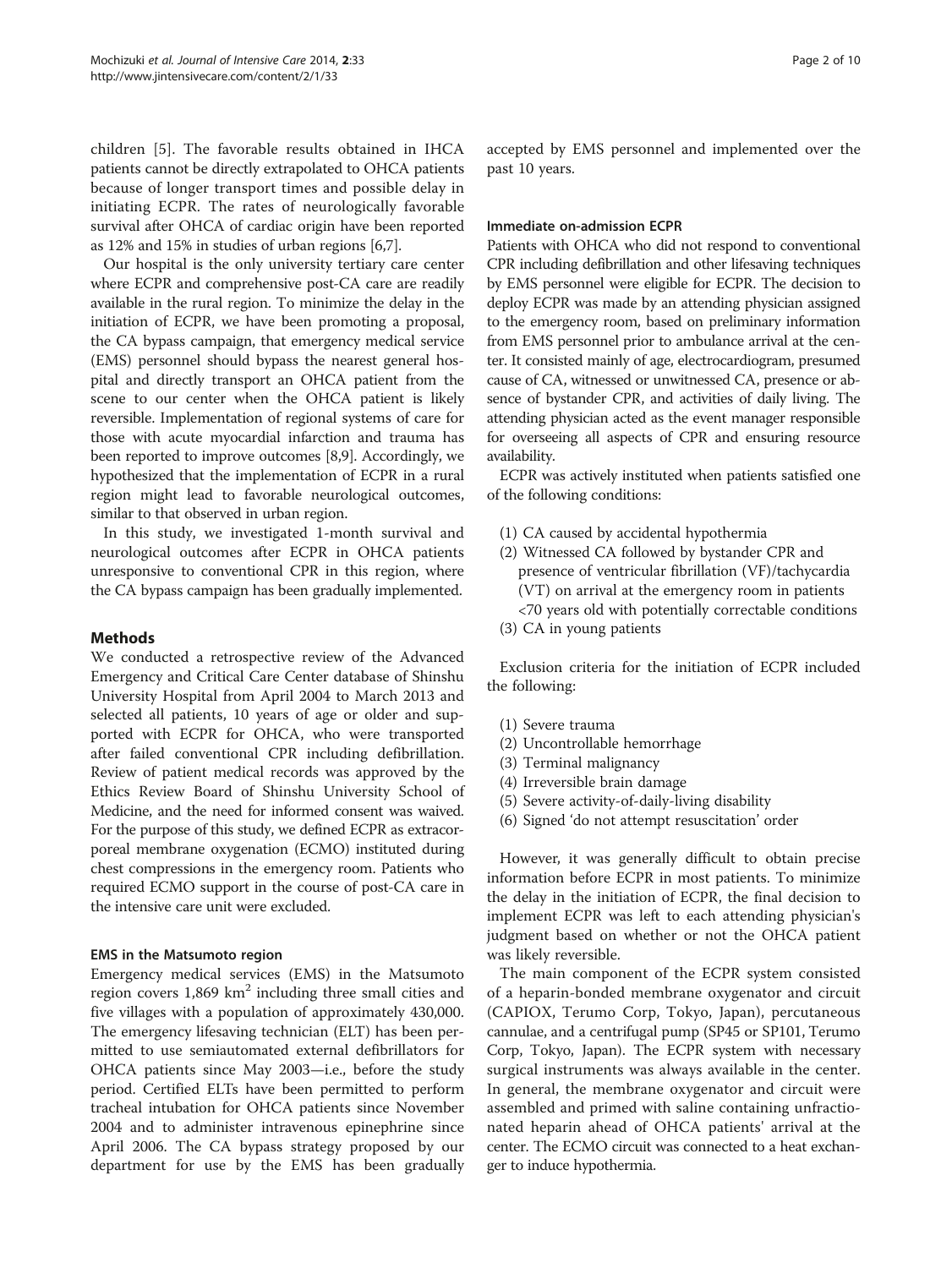ECMO was instituted by the ECPR team, which was composed of emergency physicians, intensivists, cardiologists, clinical engineers, emergency center residents, and nursing staff. The attending physician assigned each team member to 1 of 4 groups: a CPR group, an ECMO cannulation group, a centrifugal pump group, and a circulating nurse group. Conventional CPR was continued until the start of ECMO. A percutaneous cannulation was established in the femoral vein (cannula size, mainly 21 F) and artery (cannula size, mainly 15 F). All ECPR patients were supported with veno-arterial ECMO. Femoral cutdown procedures were performed if required. To avoid lower limb ischemia, an anterograde reperfusion catheter for distal limb perfusion was inserted as necessary [[10](#page-8-0)]. After initiation of ECPR, ECMO flow was increased to achieve a target rate of 60 mL/kg/min. Sweep oxygen flow for the membrane oxygenator was initiated at the same flow rate as the blood flow and then adjusted to maintain a PaCO<sub>2</sub> of  $35-40$  mmHg.

## Post-CA care

After the start of ECMO, we immediately implemented post-CA treatments consisting of hemodynamic and gasexchange optimization, therapeutic hypothermia if patients lacked meaningful response to verbal commands and if not hypotensive, emergency percutaneous coronary intervention (PCI) if CA was likely caused by acute myocardial infarction, and glycemic control. An intra-aortic balloon pump (IABP) was also used, if required, for hemodynamic stability. Transthoracic echocardiography was frequently performed by cardiologists to monitor left ventricular function and potential intraventricular thrombus formation. Therapeutic hypothermia was maintained at 33°C to 34°C for 24 h, and rewarming was then conducted gradually for 2 days. During therapeutic hypothermia, midazolam, fentanyl, and vecuronium were used to facilitate therapeutic hypothermia and control shivering. Anticoagulation was provided using unfractionated heparin infusion to maintain an activated clotting time of approximately 200 s. Serial neurological examination was also performed in addition to electroencephalogram and auditory brain stem response. ECMO was discontinued when the patient was hemodynamically stable and adequately oxygenated under ECMO flow of 1 L/min. Cessation of ECMO was considered if severe neurological impairment persisted for more than 7 days without signs of recovery.

#### Data collection

We collected data on patient demographics and prehospital variables from the registry of the Matsumoto region EMS and data on in-hospital variables from the medical registry of our center. The data collected were age, sex, past history, witnessed or unwitnessed CA, presence or

absence of bystander CPR, presumed cause of CA, and initial cardiac rhythm on the scene and on arrival at the center, along with body temperature, pupil diameter, and laboratory results on arrival at the center.

We further recorded presumed circulatory arrest time defined as the interval from CA to CPR initiation, CPR duration defined as the interval from start to finish of chest compression, door to ECPR initiation time defined as the interval from arrival at the center to ECPR initiation, and ECMO duration. ECPR-related complications, return of spontaneous circulation (ROSC), and survival or death were also collected. ROSC was defined as the obvious presence of intra-arterial waveform by spontaneous circulation.

As reliable criteria for termination of resuscitation (TOR) efforts in adult OHCA cases at the scene, a basic life support TOR rule (BLS-TOR rule) and an advanced life support (ALS) TOR rule (ALS-TOR rule) are recommended [[11,12\]](#page-8-0). The BLS-TOR rule must satisfy all three of the following criteria: (1) event not witnessed by EMS personnel, (2) no automated external defibrillator used or manual shock applied in out-of-hospital setting, and (3) no ROSC in out-of-hospital setting. The ALS-TOR rule must satisfy all three of the following criteria: (1) the BLS-TOR rule, (2) CA not witnessed by a bystander, and (3) no bystander CPR. The BLS and ALS rules were also checked in each patient in this study.

#### Outcome measures

The primary outcome of this study was the favorable neurological status at 1 month after CA. The functional status of survivors at 1 month after CA was followed up according to the Glasgow-Pittsburgh cerebral performance categories (CPC) score [\[13](#page-8-0)]. Favorable outcome was defined as CPC score of 1 or 2. Unfavorable outcome was defined as CPC scores of 3, 4, or 5.

#### Statistical analysis

Demographic, prehospital, and in-hospital variables were compared between the favorable and unfavorable outcome groups. Categorical variables were compared by the Chi-square test and Fisher's exact tests (when case numbers were small). Continuous variables were compared between groups using Student's t test. Binary logistic regression analysis was performed to determine the independent predictive values for the outcome. Descriptive statistics were reported as means ± standard deviation for continuous variables and as frequencies and percentages for categorical variables. Analyses of data were performed using statistical software (IBM SPSS Statistics version 22, SPSS. Japan Inc., Tokyo, Japan). For all analyses, significance was defined as  $P < 0.05$ .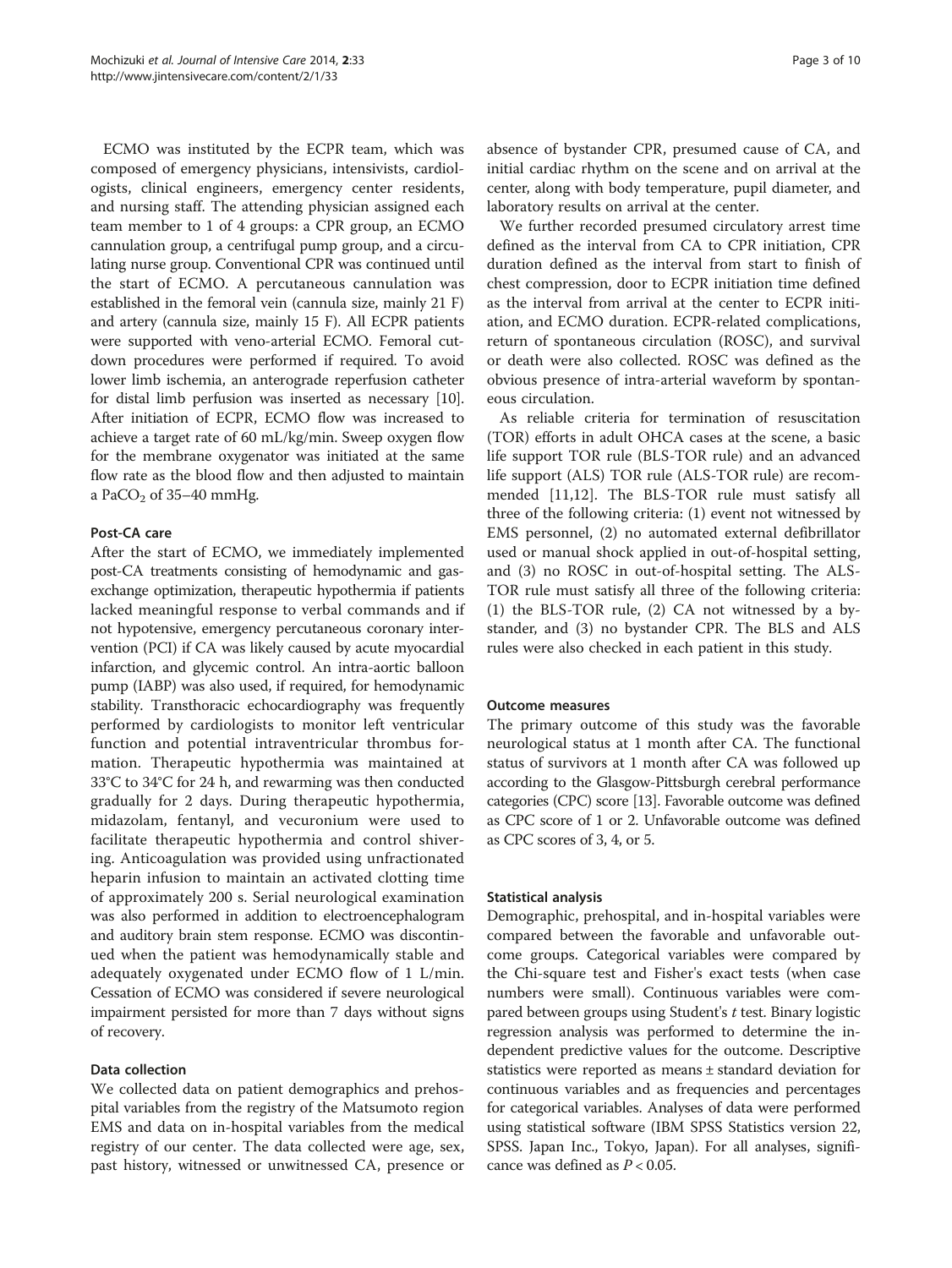## Results

#### Patient characteristics and overall outcomes

During the study period, a total of 1,018 OHCA patients were transported to our center by ambulance. Of those, 50 underwent ECPR (Figure 1). Eight (three hypothermic and five young patients) fulfilled the criteria for the initiation of ECPR. However, these eight patients did not fulfill the exclusion criteria for the initiation of ECPR (one patient with severe trauma, four with irreversible brain damage, and three with activity-of-daily-living disability), and all of them had unfavorable outcomes.

Table [1](#page-4-0) shows the characteristics of the 50 patients. Of these, 25 patients fulfilled the criteria for the initiation of ECPR, whereas ECPR was initiated in the other 25 patients according to the attending physician's judgment. Forty-seven (94%) were transported directly from the scene to our center, and three had inter-hospital transport. Nine patients (18%) were aged >70 years. Fourteen CA events were unwitnessed, and 18 patients did not receive bystander CPR. The majority of presumed causes of OHCA were cardiac etiologies: 17 patients (34%) with acute coronary syndrome, 8 (16%) with myocardial diseases, and 7 (14%) with arrhythmia. Seven patients (14%) experienced accidental hypothermia, three (6%) near-drowning, and two (4%) asphyxia by avalanche. The remaining six patients (12%) had other etiologies: respiratory arrest due to cerebellar hemorrhage (one patient), pulmonary embolism (two patients), acute aortic dissection (one patient), pesticide poisoning (one patient), and unknown cause (one patient). The majority of initial cardiac rhythms on the scene and on arrival at the center were VF.

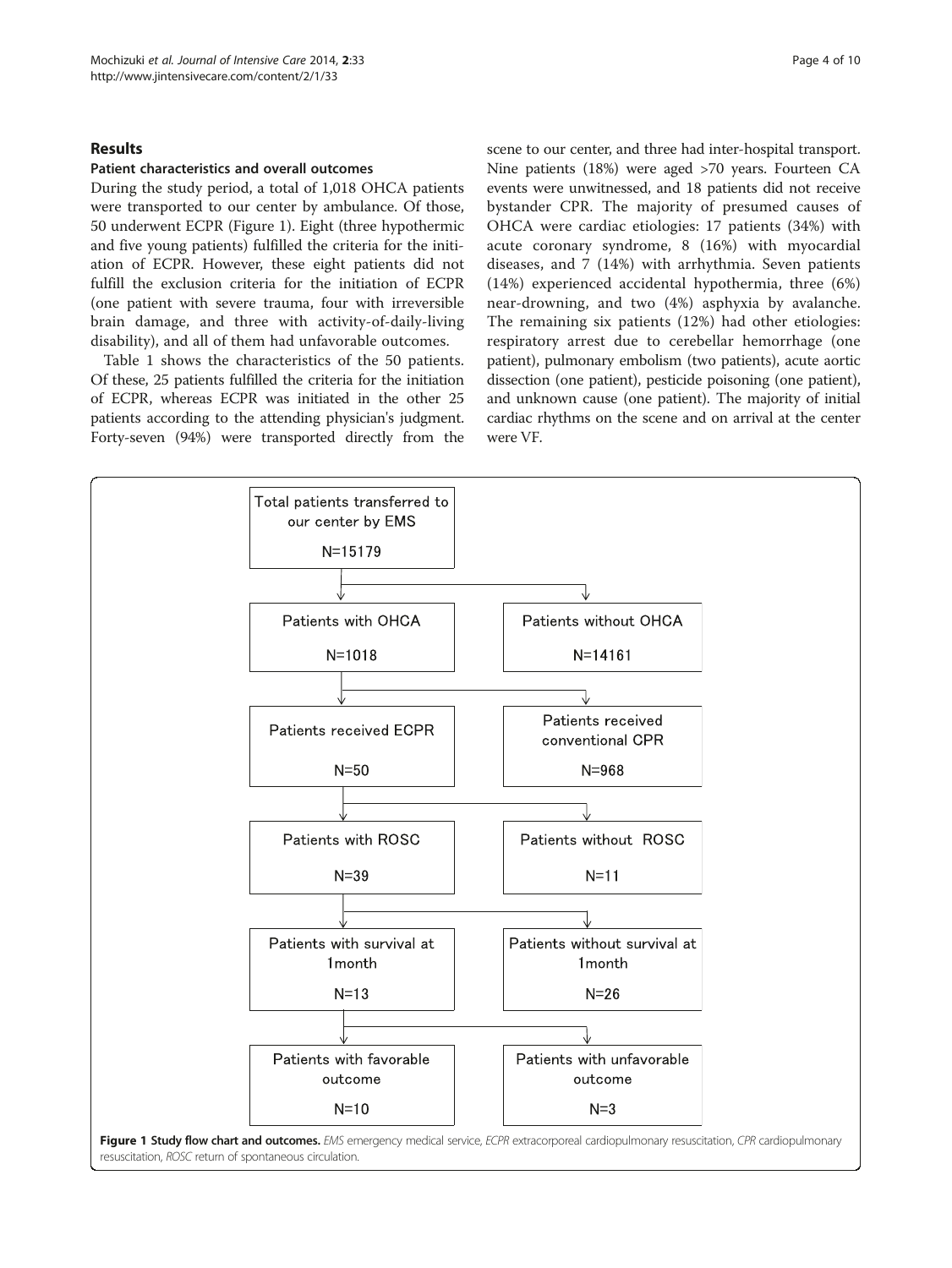#### <span id="page-4-0"></span>Table 1 Patient characteristics

|                              | Total $(n = 50)$ |
|------------------------------|------------------|
| Age, (years)                 | $51 \pm 21$      |
| Range                        | $10 - 83$        |
| Male, n (%)                  | 33 (66)          |
| Witnessed, n (%)             | 36 (72)          |
| Bystander CPR, n (%)         | 32 (64)          |
| Initial rhythms at the scene |                  |
| VF/pulseless VT, n (%)       | 37(74)           |
| Asystole/PEA, n (%)          | 13 (26)          |
| Initial rhythms on arrival   |                  |
| VF/pulseless VT, n (%)       | 27(54)           |
| Asystole/PEA, n (%)          | 23 (46)          |
| <b>BLS-TOR</b> rule          |                  |
| Satisfied, n (%)             | 7(14)            |
| Unsatisfied, n (%)           | 43 (86)          |
| ALS-TOR rule                 |                  |
| Satisfied, n (%)             | 1(2)             |
| Unsatisfied, n (%)           | 49 (96)          |
| Comorbid diseases            |                  |
| Cardiac diseases, n (%)      | 13 (26)          |
| Other, $n$ (%)               | 3(6)             |
| Circulatory arrest time, min | $7.4 \pm 10.4$   |
| CPR duration, min            | $84 \pm 48$      |
| Door to ECPR initiation, min | $37 + 22$        |
| ECMO duration, h             | $38 + 49$        |

Data are presented as  $n$  (%) or mean  $\pm$  standard deviation. CPR cardiopulmonary resuscitation, VF ventricular fibrillation, VT ventricular tachycardia PEA pulseless electrical activity, BLS basic life support, ALS advanced life support, TOR termination of resuscitation, ECPR extracorporeal cardiopulmonary resuscitation, ECMO extracorporeal membrane oxygenation.

Of the 50 patients, 13 (26%) had a history of cardiac diseases, and 3 (6%) had other comorbid diseases including transient ischemic attack (1 patient), aortic abdominal aneurysm (1 patient), and sleep apnea syndrome (1 patient).

One patient (12 years of age) required femoral cut-down procedures for cannulation. Six patients (12%) had ECPRrelated complications. Three (6%) could not continue ECPR after 2 to 6 h due to hypovolemia following retroperitoneal hemorrhage. Three patients (6%) had lower limb ischemia requiring anterograde reperfusion. No patients had massive hemorrhage or obvious infections at the cannula insertion sites. Of the 50 patients who underwent ECPR, 16 received therapeutic hypothermia, 12 underwent PCI, and 21 underwent treatment with IABP.

Among these 50 OHCA patients, 39 (78%) had ROSC. Thirteen (26%) survived 1 month after CA. Ten (20%) had favorable outcomes, with CPC 1. The remaining three had unfavorable outcomes, with CPC 3 (one patient) or CPC 4

(two patients). Of the 14 unwitnessed patients, 11 had unfavorable outcomes and 3 had favorable outcomes. All three of these patients with favorable outcomes experienced OHCA of hypothermic origin.

Of the 32 patients with OHCA of cardiac origin, 5 were unwitnessed CA, and 11 did not have bystander CPR. Twenty-four patients (75%) had ROSC. Eight patients (25%) survived 1 month after CA. Five patients (16%) had favorable outcomes, with CPC 1 (Figure 2). The remaining three survivors had unfavorable outcomes, with CPC 3 (one patient) or CPC 4 (two patients). All five unwitnessed OHCA patients had unfavorable outcomes.

Of the seven patients with OHCA of hypothermic origin, all (100%) had ROSC. Five of the seven had unwitnessed CA, and four did not have bystander CPR. Five (71%) survived 1 month after CA, and all five survivors had favorable outcomes, with CPC 1.

By contrast, all patients with CA due to asphyxia by avalanche (two patients), near-drowning (three patients), and other causes (six patients) had unfavorable outcomes (Figure 2,  $P = 0.015$ ).

## Comparison of patient characteristics and pre- and in-hospital variables

Table [2](#page-5-0) shows the pre-hospital and in-hospital variables of the favorable outcome group compared with the unfavorable outcome group. Mean age and sex did not significantly differ between the groups. However, all nine patients over 70 years of age had unfavorable outcomes  $(P = 0.224)$ .

No significant differences were observed in the rates of witnessed CA and bystander CPR between the groups.

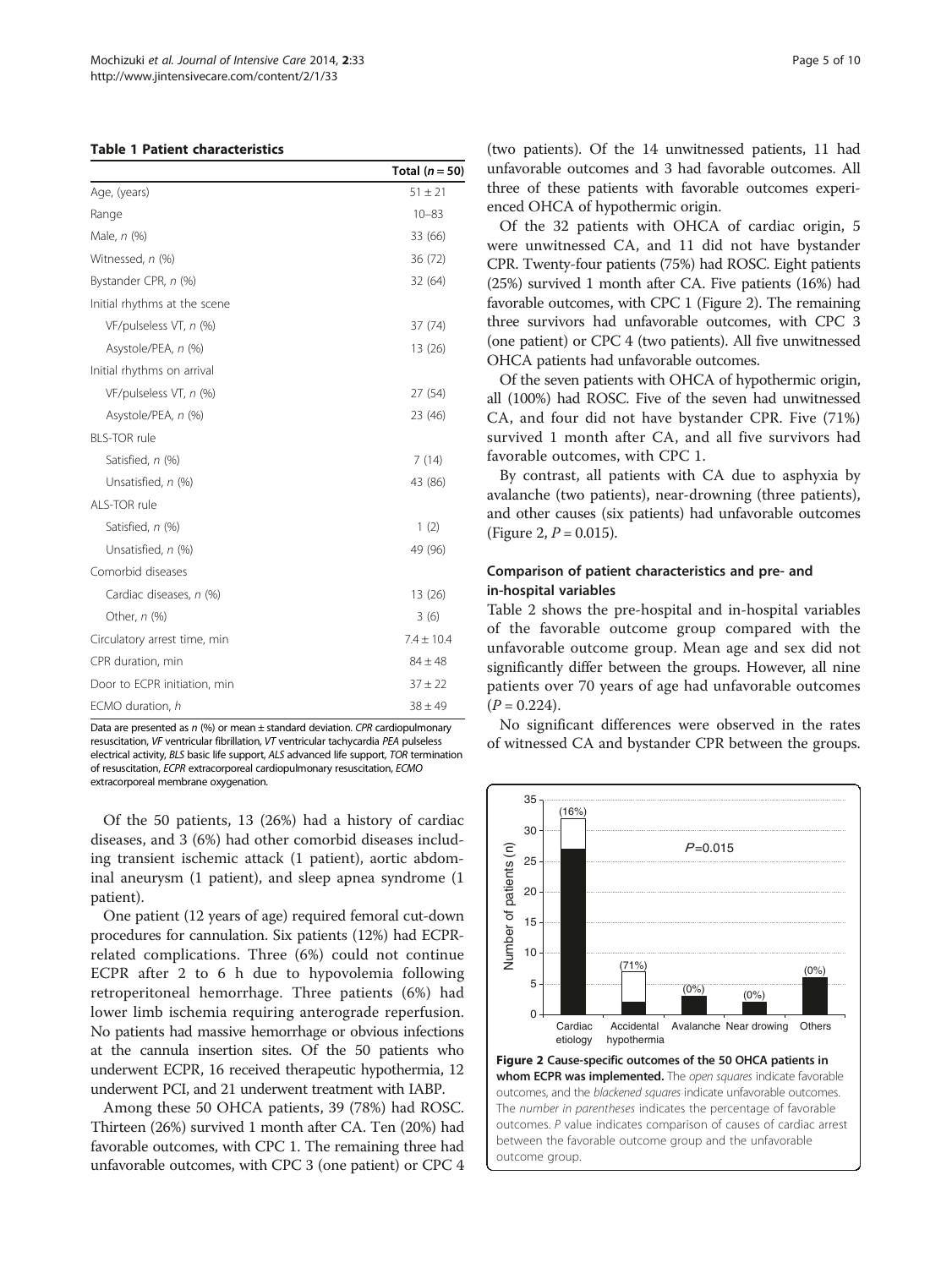<span id="page-5-0"></span>

| Table 2 Comparison between the favorable and unfavorable outcome groups |  |  |  |
|-------------------------------------------------------------------------|--|--|--|
|-------------------------------------------------------------------------|--|--|--|

|                              | Favorable outcome ( $n = 10$ ) | Unfavorable outcome $(n = 40)$ | P value |
|------------------------------|--------------------------------|--------------------------------|---------|
| Age, years                   | $48 \pm 18$                    | $52 \pm 22$                    | 0.642   |
| 10-29 years, n (%)           | 2(4)                           | 7(14)                          | 0.224   |
| 30-49 years, n (%)           | 2(4)                           | 12(24)                         |         |
| 50-69 years, n (%)           | 6(12)                          | 12(24)                         |         |
| 70+ years, n (%)             | 0(0)                           | 9(18)                          |         |
| Male, n                      | 5                              | 28                             | 0.277   |
| Witnessed, n (%)             | 7(14)                          | 29 (58)                        | 1.000   |
| Bystander CPR, n (%)         | 4(8)                           | 28 (56)                        | 0.138   |
| Initial rhythms at the scene |                                |                                |         |
| VF/pulseless VT, n (%)       | 9(18)                          | 28 (56)                        | 0.258   |
| Asystole/PEA, n (%)          | 1(2)                           | 12(24)                         |         |
| Initial rhythms on arrival   |                                |                                |         |
| VF/pulseless VT, n (%)       | 8(16)                          | 19 (38)                        | 0.085   |
| Asystole/PEA, n (%)          | 2(4)                           | 21(42)                         |         |
| <b>BLS-TOR</b> rule          |                                |                                |         |
| Satisfied, n (%)             | 0(0)                           | 7(14)                          | 0.319   |
| Unsatisfied, n (%)           | 10(20)                         | 33 (66)                        |         |
| ALS-TOR rule                 |                                |                                |         |
| Satisfied, n (%)             | 0(0)                           | 1(2)                           | 1.000   |
| Unsatisfied, n (%)           | 10 (20)                        | 39 (78)                        |         |
| Comorbid diseases            |                                |                                |         |
| Cardiac diseases, n (%)      | 1(2)                           | 12 (24)                        | 0.258   |
| Other, $n$ (%)               | 1(2)                           | 2(4)                           | 0.496   |
| Complications of ECPR, n (%) | 0(0)                           | 6(12)                          | 0.571   |
| Body temperature, °C         | $29.9 \pm 6.1$                 | $31.8 \pm 4.7$                 | 0.303   |
| Pupil diameter, mm           | $5.1 \pm 2.0$                  | $5.4 \pm 1.4$                  | 0.501   |
| Positive light reflex, n (%) | 2(4)                           | 6(12)                          | 0.653   |
| Laboratory data on arrival   |                                |                                |         |
| Arterial blood pH            | $7.10 \pm 0.08$                | $6.87 \pm 0.25$                | < 0.001 |
| PaCO <sub>2</sub> , mmHg     | $52 \pm 21$                    | $85 \pm 37$                    | 0.010   |
| PaO <sub>2</sub> , mmHq      | $150 \pm 129$                  | $86 \pm 99$                    | 0.096   |
| Base excess, mEq/L           | $-14.7 \pm 3.8$                | $-19.3 \pm 7.7$                | 0.014   |
| Lactate, mg/dL               | $101 \pm 27$                   | $136 \pm 56$                   | 0.061   |
| Serum potassium, mEq/L       | $4.7 \pm 1.7$                  | $4.8 \pm 1.6$                  | 0.768   |
| Circulatory arrest time, min | $4.7 \pm 5.8$                  | $8.1 \pm 11.2$                 | 0.355   |
| CPR duration, min            | $78 \pm 46$                    | $85\pm49$                      | 0.647   |
| Door to ECPR initiation, min | $30\pm20$                      | $39 \pm 23$                    | 0.231   |
| ECMO duration, h             | $46 \pm 46$                    | $36 \pm 49$                    | 0.536   |

Data are presented as n (%) or mean ± standard deviation. CPR cardiopulmonary resuscitation, VF ventricular fibrillation, VT ventricular tachycardia, PEA pulseless electrical activity, BLS basic life support, ALS advanced life support, TOR termination of resuscitation, ECPR extracorporeal cardio-pulmonary resuscitation, ECMO extracorporeal membrane oxygenation.

Initial rhythms at the scene and on arrival at the center were not significantly different between the groups. However, 12 (92%) of the 13 patients with unshockable rhythm at the scene had unfavorable outcomes. Only one OHCA patient of hypothermic origin with unshockable rhythm had a favorable outcome. In addition, all seven patients who satisfied the BLS-TOR rule had unfavorable outcomes. One patient who satisfied the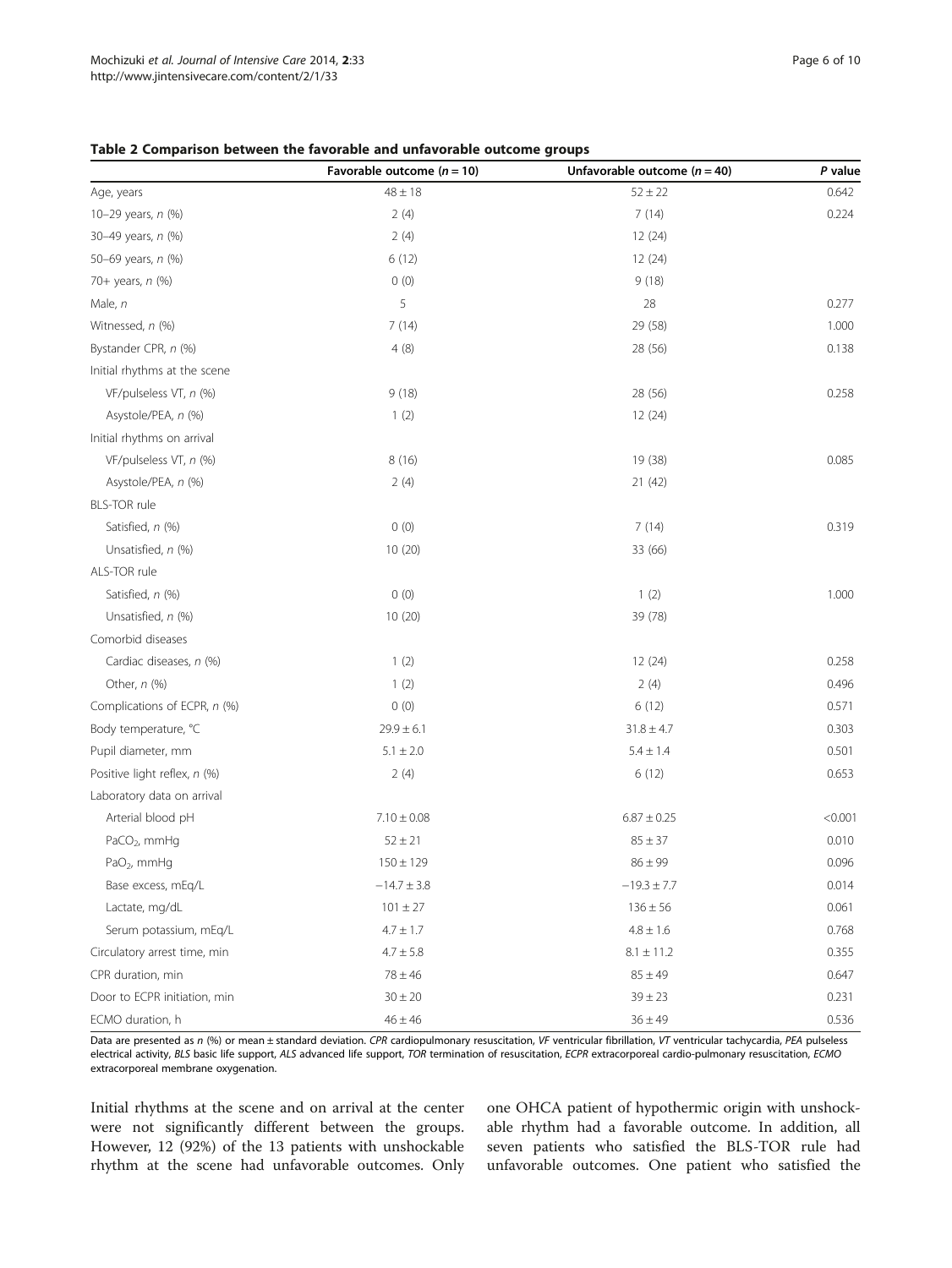ALS-TOR rule had also an unfavorable outcome. The groups did not significantly differ in body temperature on arrival at the center, pupil diameter, or the rate of positive light reflex.

With respect to laboratory findings on arrival, the favorable outcome group had significantly higher arterial pH (temperature-corrected values,  $P < 0.001$ ), lower  $PaCO<sub>2</sub>$  $(P = 0.010)$ , and higher base excess  $(P = 0.014)$  than the unfavorable outcome group. However, binary logistic regression analysis to compare the significant values with the presumed causes of OHCA revealed that there was no significant independent factor associated with outcomes (data are not shown in the tables). No significant differences in  $PaO<sub>2</sub>$ , serum lactate, or potassium values were observed between the groups.

Presumed circulatory arrest time  $(P = 0.355)$ , CPR duration ( $P = 0.647$ ), door to ECPR initiation time ( $P = 0.231$ ), and ECMO duration ( $P = 0.536$ ) did not significantly differ between the groups.

## **Discussion**

The use of ECPR for OHCA patients of heterogeneous origin in the only tertiary care center in a rural region rescued 26% of the patients who most likely would have died, and 20% had neurologically favorable outcomes. Of the patients with OHCA of cardiac origin, 16% had neurologically favorable outcomes. Of those with OHCA of non-asphyxiated hypothermic origin, 71% had neurologically favorable outcomes.

## Comparison of the effects on neurological outcomes between the present study and previous reports

The survival of OHCA patients differs between urban and rural areas [[14-17](#page-8-0)]. Vukmir et al. found that the survival was highest in urban sites compared to that in suburban and rural sites [\[14](#page-8-0)]. According to a report by the Victorian Ambulance Cardiac Arrest Registry in 2012, an OHCA patient in a metropolitan region had at least a 1.5-times greater chance of survival at hospital discharge compared to an OHCA patient in a rural region [[16](#page-8-0)]. In addition, Yasunaga et al. found that living in a sparsely populated area was associated with a low OHCA survival rate using the All-Japan Utstein-style registry database [\[17](#page-8-0)]. The difference in survival among OHCA patients between rural and urban areas is presumably due to the disparities in medical resources, which may affect response times, EMS resources, and the presence of hospitals with PCI capability. Our study was performed in a rural region consisting of small cities and vast rural and intermountain areas. Thus, the mean CPR duration in the present study was long (84 min). In addition, of all the patients with OHCA of cardiac origin in the present study, 16% experienced unwitnessed CA. A crucial predictor of OHCA outcome is whether the CA is witnessed or not [[18](#page-8-0)]. Although we included the unwitnessed OHCA patients in the present study, the favorable outcome rate of patients with OHCA of cardiac origin was comparable to those reported by Nagao et al. [\[6\]](#page-8-0) and Maekawa et al. [\[7](#page-8-0)], who investigated patients with witnessed OHCA in metropolitan areas. Our findings suggest that even in a sparsely populated area, ECPR is effective for rescuing patients with OHCA of cardiac origin.

A prolonged CPR duration is justified in such cases, and full neurological recovery has been described when ECPR is used in patients with OHCA of non-asphyxiated hypothermic origin [[19,20](#page-8-0)]. Farstad et al. reported that of 11 patients with OHCA of non-asphyxiated hypothermic origin in whom ECPR was implemented, 7 (64%) were neurologically intact survivors. In contrast, of 15 hypothermic OHCA patients with asphyxia due to avalanche or near-drowning, only 1 (7%) survived with a severe neurological deficit [[20](#page-8-0)]. Our outcomes in OHCA patients with non-asphyxiated hypothermia are consistent with the high survival rate reported by Farstad et al. [[20\]](#page-8-0). In addition, the outcomes of OHCA patients with asphyxia due to avalanche or near-drowning in this study are consistent with those of Farstad et al. [\[20](#page-8-0)].

Our findings suggest that the implementation of ECPR for patients with OHCA of cardiac origin and hypothermic origin in a rural region—where the CA bypass campaign has been gradually implemented—may lead to favorable neurological outcomes, similar to that observed in urban regions.

## Need for a regionalized care system for OHCA

The National Association of EMS Physicians in the USA has proposed that resuscitation efforts can be terminated in patients who do not respond after at least 20 min of CPR [\[21,22\]](#page-8-0). All the patients with OHCA of cardiac origin in this study received CPR for longer than 33 min. These findings suggest that resuscitation efforts should not be terminated after the continuation of CPR for at least 20 min if ECPR is available. In the present study, the longest CPR duration in an adult patient with OHCA of cardiac origin who achieved a favorable outcome was 46 min. In addition, a 12-year-old child with hypertrophic cardiomyopathy receiving 81-min CPR during the winter after sudden CA had a favorable outcome. In contrast, the longest CPR duration in a patient with OHCA of hypothermic origin who achieved a favorable outcome was 165 min. The findings of this study and a previous report [\[20\]](#page-8-0) suggest that even if the CPR duration exceeds 60 min in cases of OHCA in young patients or cases of non-asphyxiated hypothermic origin, there is a likelihood of survival without neurological damage if ECPR is implemented.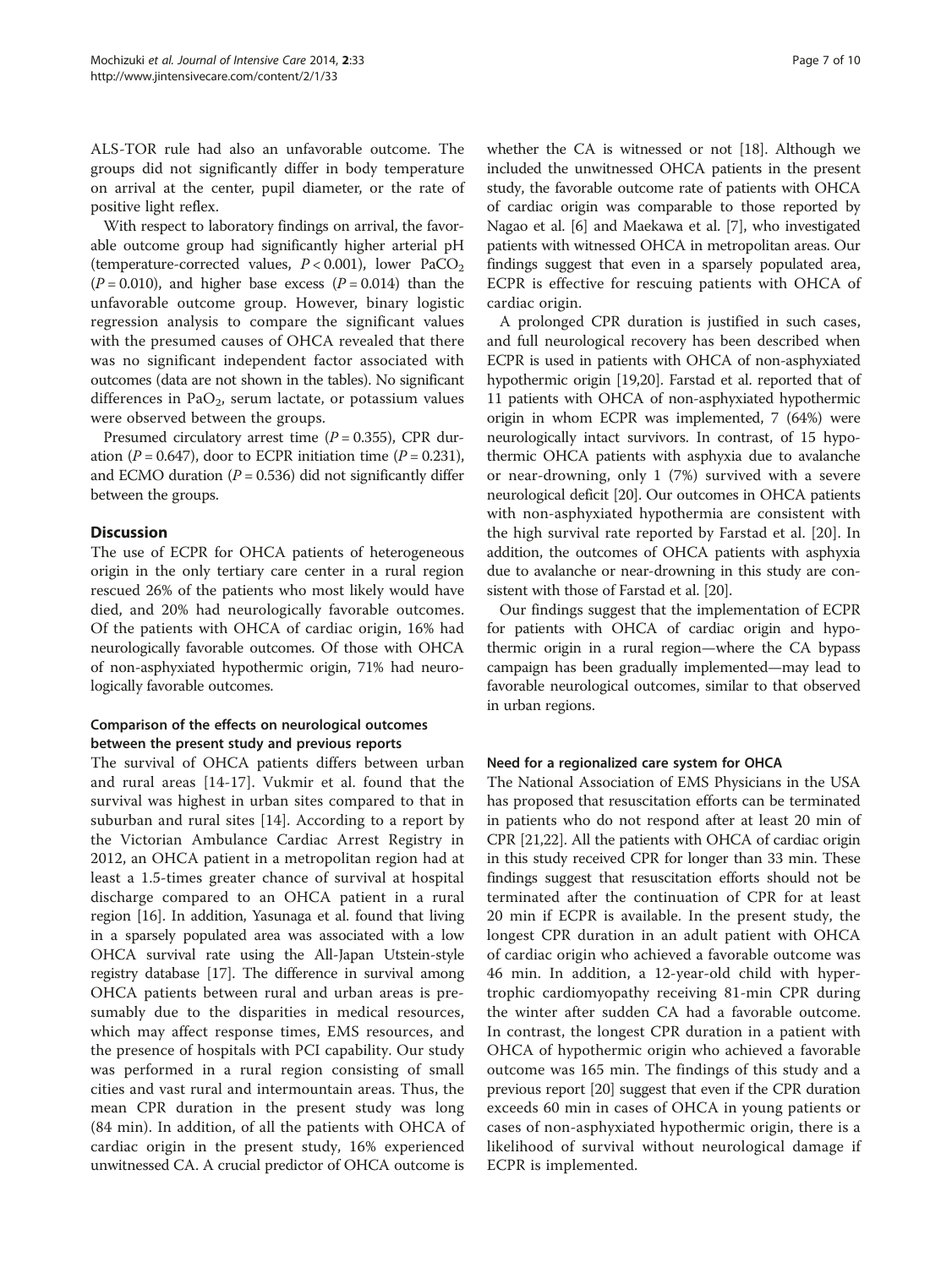Of the 50 OHCA patients in whom ECPR was implemented in the present study, 94% were transported directly from the scene to our center. Before the CA bypass campaign was introduced in this region, EMS personnel typically transported OHCA patients from the scene of the CA to the nearest non-tertiary hospital. At that hospital, a physician unskilled in ALS usually attempted to resuscitate the OHCA patient. This situation remains unchanged in regions that still have a marked shortage of physicians. In contrast, advanced medical interventions such as defibrillation, tracheal intubation, and intravenous epinephrine administration have been made available as lifesaving techniques to EMS personnel at the scene of the OHCA, over the past 10 years. Thus, the lifesaving techniques are not greatly advanced in a non-tertiary hospital compared to that available to EMS personnel. However, large inter-hospital disparities have been reported in OHCA survival [\[23-25](#page-8-0)]. Wnent et al. found that OHCA patients who were transported to hospitals with PCI capability had better outcomes compared with those transported to non-PCI hospitals [[24\]](#page-8-0). Similarly, Stub et al. demonstrated that a greater proportion of patients were discharged to their home after OHCA when admitted to a facility with PCI capability [[25](#page-8-0)]. These findings suggest that the characteristics of the receiving hospital determine the patient outcomes following OHCA. Carr et al. reported that large and teaching hospitals demonstrated lower post-CA mortality compared to small and non-teaching hospitals [\[26\]](#page-9-0). Therefore, as the only university tertiary care center in our rural region, we have been promoting the CA bypass campaign, which is consistent with the proposal by the American Heart Association (AHA) for the implementation of regionalized care systems for OHCA [[27](#page-9-0)].

However, there is no doubt that a shorter CPR duration is associated with a better survival rate in ECPR [[28-30](#page-9-0)]. Haneya et al. demonstrated that a longer CPR duration was associated with poor outcome [\[28](#page-9-0)]. The survival rate was higher for cases of CPR with duration of less than 30 min than for CPR with duration of more than 30 min [[28](#page-9-0)]. CPR duration of more than 60 min rarely results in favorable outcomes in patients with OHCA of cardiac origin [[30\]](#page-9-0).

Although the effects of the CA bypass campaign remain unclear, regionalized care systems for the immediate initiation of ECPR in OHCA patients who are unresponsive to conventional CPR are considered to be necessary in regions with limited medical resources.

#### Predictors of neurologically favorable outcomes

Nonetheless, no clinically reliable predictors are available to identify ECPR candidates. Müller et al. described that only witnessed OHCA with immediate-bystander CPR should be considered eligible for ECPR [[31\]](#page-9-0). However,

this is not the case for OHCA patients of non-asphyxiated hypothermic origin, as suggested in this study. In this study, three of the five OHCA patients of hypothermic origin with favorable outcomes had unwitnessed CA. When discussing ECPR candidates, the etiologies of OHCA should be clarified. Neurological outcomes differ according to the etiology of CA [\[20,](#page-8-0)[28](#page-9-0)].

No differences in patient characteristics or pre- and in-hospital variables were observed in this study, with the exception of  $pH$ ,  $PaCO<sub>2</sub>$ , and base excess. These findings are consistent with those obtained after establishing ECPR in children [\[5](#page-8-0)] and adults [\[28\]](#page-9-0). However, these factors were not significantly and independently associated with outcomes in the present study, and the values of pH,  $PaCO<sub>2</sub>$ , and base excess on arrival are not helpful for identifying an ECPR candidate. The same is true of pupil diameter on arrival, which is suggested to be a key predictor to identify ECPR candidates [\[7](#page-8-0)]. We did not find any difference in pupil diameter in this study.

Advanced age is often considered a contraindication for ECPR support, although this recommendation is controversial. Probably due to the relatively small sample size, we did not see an increased unfavorable outcome rate in patients of older age. These results are consistent with a previous study [\[28\]](#page-9-0). However, all of the OHCA patients over 70 years old in whom ECPR was implemented in this study had unfavorable outcomes.

In Japan, EMS personnel are legally prohibited from terminating CPR in the field. Thus, the BLS- and ALS-TOR rules are not common. In this study, all seven patients who satisfied the BLS-TOR rule at the scene had unfavorable outcomes. One patient who satisfied the ALS-TOR rule also had an unfavorable outcome. The BLS- and ALS-TOR rules may be used as exclusion criteria for ECPR.

#### Limitations

This study has several limitations. First, this study is a single-center experience in a single region. The generalizability of these findings is limited. Second, the number of patients we studied is relatively small. In addition, the retrospective observational design and the heterogeneity of our study population precluded our ability to detect predictors that may have influenced our outcomes. Third, this region is located near the Japanese Alps, where the monthly mean lowest temperatures drop to −2°C to −5°C during the 3 months of winter. Sugita et al. reported that in children, neurological outcomes after CA were better in winter than in summer [[32\]](#page-9-0). In addition, intra-arrest hypothermia is suggested to improve neurological outcome [\[33](#page-9-0)]. Thus, these findings may not be similarly applicable in hot regions throughout the year. Fourth, we could not conduct a comparative study by using data before and after the implementation of the CA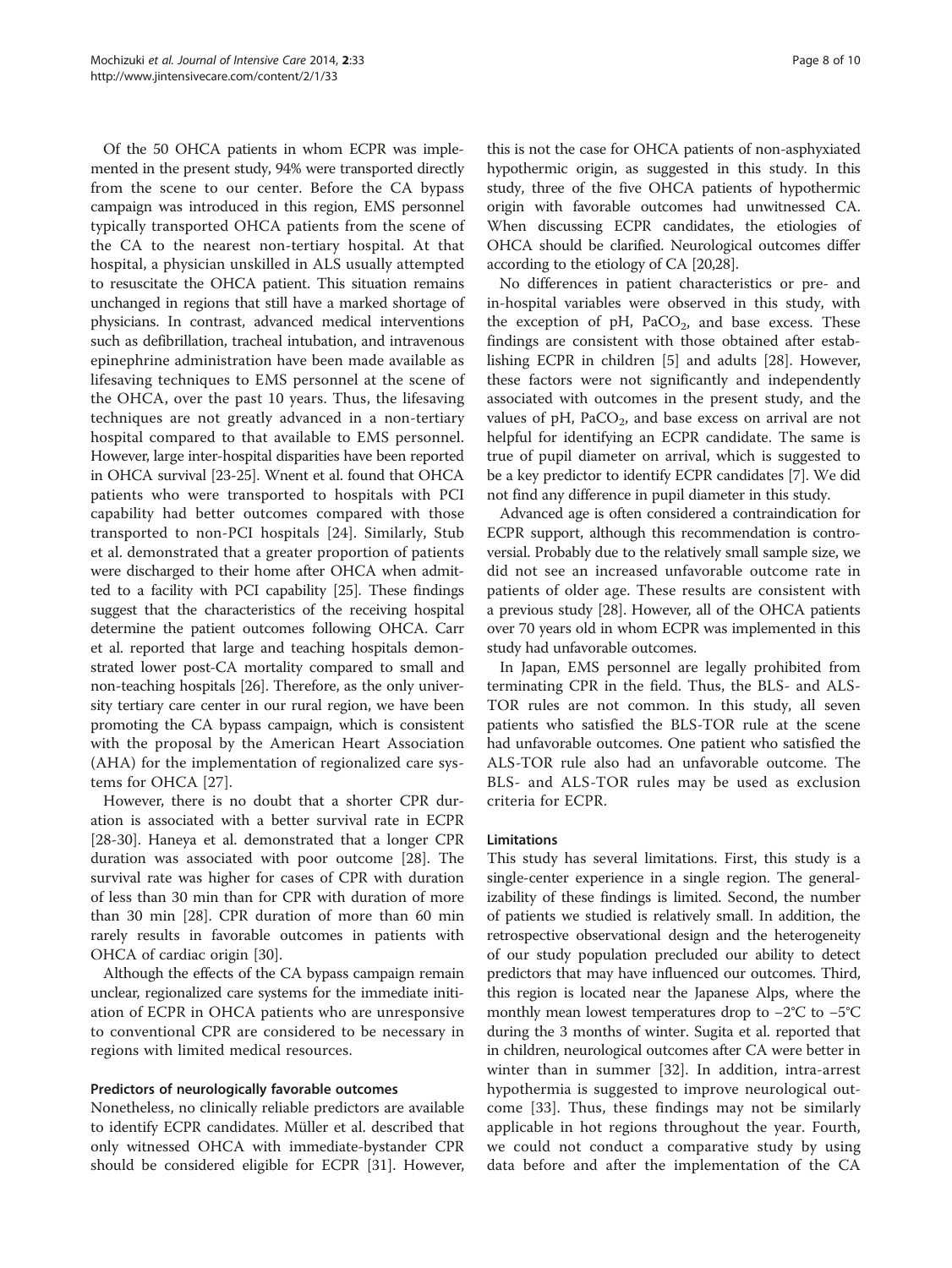<span id="page-8-0"></span>bypass campaign. Our center was established approximately 10 years ago, at approximately the same time as the concept of CA bypass was initiated in this region. Before the initiation of this campaign, OHCA patients were rarely transported to our university hospital. If this campaign was not implemented, the OHCA patients who received ECPR in the present study would have been most likely transported from the scene of the CA to the nearest hospital. Thus, the actual effects of the CA bypass campaign on OHCA patients remain to be elucidated.

#### Conclusions

The 20% overall rate of favorable neurological outcomes in a rural tertiary care center demonstrates that ECPR is a useful modality to rescue patients with OHCA of heterogeneous origin that does not respond to conventional CPR, similar to that noted in urban regions. Further investigations of regionalized care systems for OHCA are deemed necessary in regions with limited medical resources.

#### Competing interests

The authors declare that they have no competing interests.

#### Authors' contributions

KM contributed to the initial conception of the study, performed the statistical analysis, and drafted the manuscript. HI treated the patients and participated in study design. TI treated the patients and participated in data collection. KO participated in this study design and revised the manuscript for important intellectual content. All authors read and approved the final manuscript.

#### Authors' information

KM is a graduate student of the Department of Emergency and Critical Care Medicine, Shinshu University School of Medicine, Japan. HI and TI are Associate Professors at the Department of Emergency and Critical Care Medicine, Shinshu University School of Medicine, Japan. KO is a Professor and Chairman of the Department of Emergency and Critical Care Medicine, Shinshu University School of Medicine, Japan.

#### Received: 18 January 2014 Accepted: 7 May 2014 Published: 2 June 2014

#### References

- 1. Official Report of Japanese Fire and Disaster Management Agency: [[http://www.fdma.go.jp/html/intro/form/pdf/kikaku-kyukyu\\_toukei/](http://www.fdma.go.jp/html/intro/form/pdf/kikaku-kyukyu_toukei/100126_dai3_haifu.pdf) [100126\\_dai3\\_haifu.pdf](http://www.fdma.go.jp/html/intro/form/pdf/kikaku-kyukyu_toukei/100126_dai3_haifu.pdf)]
- 2. Hagihara A, Hasegawa M, Abe T, Nagata T, Wakata Y, Miyazaki S: Prehospital epinephrine use and survival among patients with out-of-hospital cardiac arrest. JAMA 2012, 307:1161–1168.
- 3. Hasegawa K, Tsugawab Y, Camargo CA Jr, Hiraide A, Brown DFM: Regional variability in survival outcomes of out-of-hospital cardiac arrest: the All-Japan Utstein Registry. Resuscitation 2013, 84:1099–1107.
- 4. Chen YS, Lin JW, Yu HY, Ko WJ, Jerng JS, Chang WT, Chen WJ, Huang SC, Chi NH, Wang CH, Chen LC, Tsai PR, Wang SS, Hwang JJ, Lin FY: Cardiopulmonary resuscitation with assisted extracorporeal life-support versus conventional cardiopulmonary resuscitation in adults with in-hospital cardiac arrest: an observational study and propensity analysis. Lancet 2008, 372:554–561.
- 5. Kane DA, Thiagarajan RR, Wypij D, Scheurer MA, Fynn-Thompson F, Emani S, del Nido PJ, Betit P, Laussen PC: Rapid-response extracorporeal membrane oxygenation to support cardiopulmonary resuscitation in children with cardiac disease. Circulation 2010, 122(Suppl):241–248.
- 6. Nagao K, Kikushima K, Watanabe K, Tachibana E, Tominaga Y, Tada K, Ishii M, Chiba N, Kasai A, Soga T, Matsuzaki M, Nishikawa K, Tateda Y, Ikeda H, Yagi T: Early induction of hypothermia during cardiac arrest improves neurological outcomes in patients with out-of-hospital cardiac arrest

who undergo emergency cardiopulmonary bypass and percutaneous coronary interventions. Circ J 2010, 74:77-85.

- 7. Maekawa K, Tanno K, Hase M, Mori K, Asai Y: Extracorporeal cardiopulmonary resuscitation for patients with out-of-hospital cardiac arrest of cardiac origin: a propensity-matched study and predictor analysis. Crit Care Med 2013, 41:1186–1196.
- 8. MacKenzie EJ, Rivara FP, Jurkovich GJ, Nathens AB, Frey KP, Egleston BL, Salkever DS, Scharfstein DO: A national evaluation of the effect of trauma-center care on mortality. N Engl J Med 2006, 354:366–378.
- 9. Jacobs AK: Regional systems of care for patients with ST-elevation myocardial infarction: being at the right place at the right time. Circulation 2007, 116:689–692.
- 10. Huang SC, Yu HY, Ko WJ, Chen YS: Pressure criterion for placement of distal perfusion catheter to prevent limb ischemia during adult extracorporeal life support. J Thorac Cardiovasc Surg 2004, 128:776-777.
- 11. Sasson C, Hegg AJ, Macy M, Park A, Kellermann A, McNally B, CARES Surveillance Group: Prehospital termination of resuscitation in cases of refractory out-of-hospital cardiac arrest. JAMA 2008, 300:1432–1438.
- 12. Morrison LJ, Visentin LM, Kiss A, Theriault R, Eby D, Vermeulen M, Sherbino J, Verbeek PR, TOR Investigators: Validation of a rule for termination of resuscitation in out-of-hospital cardiac arrest. N Engl J Med 2006, 355:478–487.
- 13. Cummins RO, Chamberlain DA, Abramson NS, Allen M, Baskett PJ, Becker L, Bossaert L, Delooz HH, Dick WF, Eisenberg MS, Evans TR, Holmberg S, Kerber R, Mullie A, Ornato JP, Sandoe E, Skulberg A, Tunstall-Pedoe H, Swanson R, Thies WH: Recommended guidelines for uniform reporting of data from out-ofhospital cardiac arrest: the Utstein style. A statement for health professionals from a task force of the American Heart Association, the European Resuscitation Council, the Heart and Stroke Foundation of Canada, and the Australian Resuscitation Council. Circulation 1991, 84:960–975.
- 14. Vukmir RB, Sodium Bicarbonate Study Group: The influence of urban, suburban, or rural locale on survival from refractory prehospital cardiac arrest. Am J Emerg Med 2004, 22:90–93.
- 15. Jennings PJ, Cameron P, Walker T, Bernard S, Smith K: Out-of-hospital cardiac arrest in Victoria: rural and urban outcomes. MJA 2006, 185:135–139.
- 16. The Victorian Ambulance Cardiac Arrest Registry: Regional variation in out-of-hospital cardiac arrest outcomes, November 2012. [\[http://www.](http://www.ambulance.vic.gov.au/) [ambulance.vic.gov.au/\]](http://www.ambulance.vic.gov.au/)
- 17. Yasunaga H, Miyata H, Horiguchi H, Tanabe T, Akahane M, Ogawa T, Koike S, Imamura T: Population density, call-response interval, and survival of out-of-hospital cardiac arrest. Int J Health Geogr 2011, 10:26.
- 18. Sasson C, Rogers MA, Dahl J, Kellermann AL: Predictors of survival from out-of-hospital cardiac arrest: a systematic review and meta-analysis. Circ Cardiovasc Qual Outcomes 2010, 3:63–81.
- 19. Walpoth BH, Walpoth-Aslan BN, Mattle HP, Radanov BP, Schroth G, Schaeffler L, Fischer AP, von Segesser L, Althaus U: Outcome of survivors of accidental deep hypothermia and circulatory arrest treated with extracorporeal blood warming. N Engl J Med 1997, 337:1500–1505.
- 20. Farstad M, Andersen KS, Koller ME, Grong K, Segadal L, Husby P: Rewarming from accidental hypothermia by extracorporeal circulation: a retrospective study. Eur J Cardiothorac Surg 2001, 20:58–64.
- 21. Bailey ED, Wydro GC, Cone DC: Termination of resuscitation in the prehospital setting for adult patients suffering nontraumatic cardiac arrest. National Association of EMS Physicians Standards and Clinical Practice Committee. Prehosp Emerg Care 2000, 4:190–195.
- 22. Morrison LJ, Kierzek G, Diekema DS, Sayre MR, Silvers SM, Idris AH, Mancini ME: Part 3: ethics: 2010 American Heart Association guidelines for cardiopulmonary resuscitation and emergency cardiovascular care. Circulation 2010, 122(Suppl 3):665–675.
- 23. Callaway CW, Schmicker R, Kampmeyer M, Powell J, Rea TD, Daya MR, Aufderheide TP, Davis DP, Rittenberger JC, Idris AH, Nichol G, Resuscitation Outcomes Consortium (ROC) Investigators: Receiving hospital characteristics associated with survival after out-of-hospital cardiac arrest. Resuscitation 2010, 81:524–529.
- 24. Wnent J, Seewald S, Heringlake M, Lemke H, Brauer K, Lefering L, Fischer M, Jantzen T, Bein B, Messelken M, Gräsner J-T: Choice of hospital after out-of-hospital cardiac arrest - a decision with far-reaching consequences: a study in a large German city. Crit Care 2012, 16:R164.
- 25. Stub D, Smith K, Bray JE, Bernard S, Duffy SJ, Kaye DM: Hospital characteristics are associated with patient outcomes following out-of-hospital cardiac arrest. Heart 2011, 97:1489–1494.